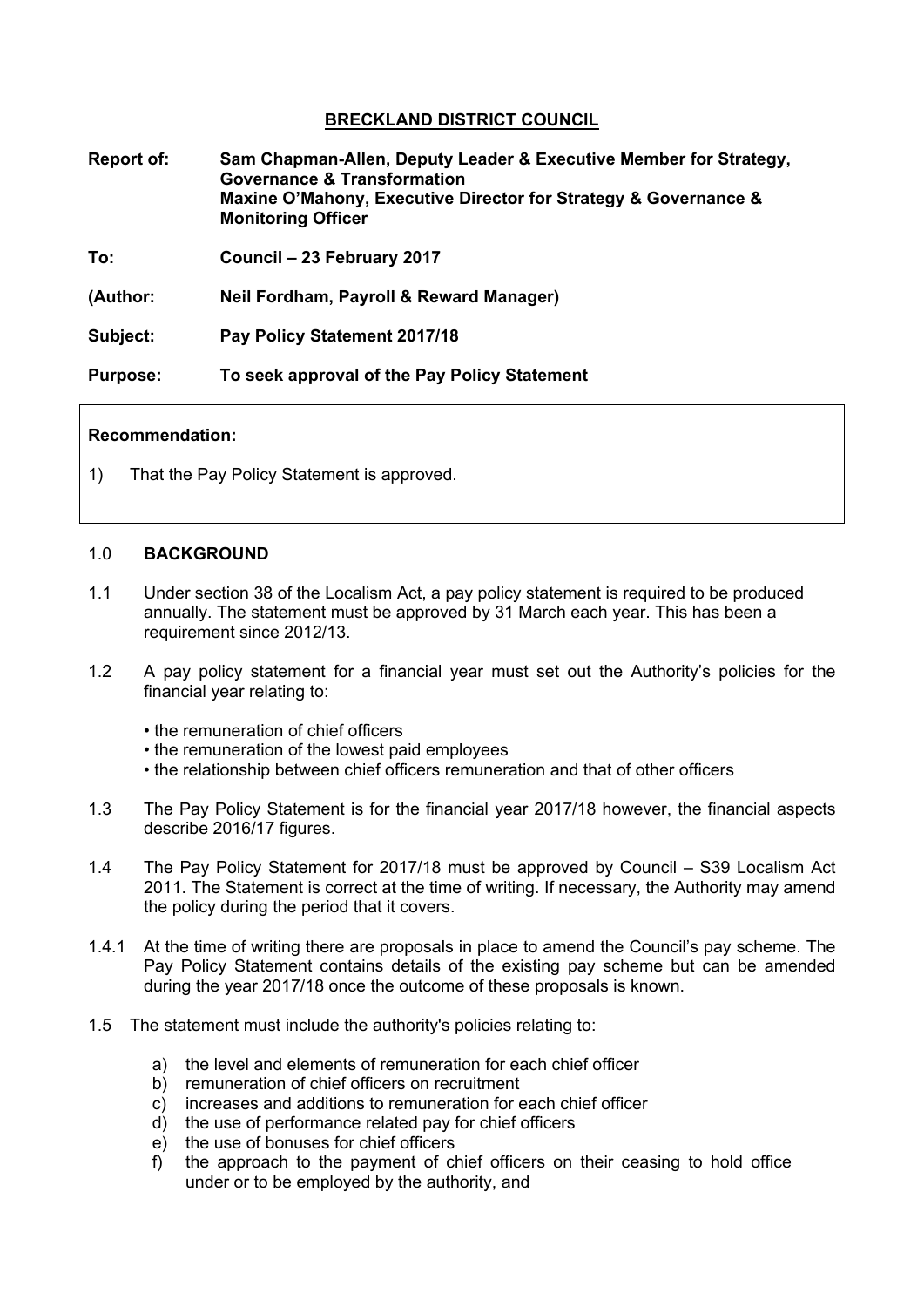- g) the publication of and access to information relating to remuneration of chief officers.
- 1.6 The term 'remuneration' covers:
	- a) the chief officers salary or, in the case of chief officers engaged by the authority under a contract for services,
	- b) payments made by the authority to the chief officers for those services
	- c) any bonuses payable by the authority to the chief officers
	- d) any charges, fees or allowances payable by the authority to the chief officers
	- e) any benefits in kind to which the chief officers are entitled as a result of the chief officer's office or employment
	- f) any increase in or enhancement of the chief officer's pension entitlement where the increase or enhancement is as a result of a resolution of the authority, and
	- g) any amounts payable by the authority to the chief officers on the chief officers ceasing to hold office under or be employed by the authority, other than amounts that may be payable by virtue of any enactment.
- 1.7 The definition of chief officers (as set out in section 43(2)) is not limited to heads of paid service or statutory chief officers. It also includes those who report directly to the head of paid service or statutory chief officers and to those who report directly to non-statutory chief officers.
- 1.8 A pay policy statement for a financial year may also set the Authority's policies for the financial year relating to the other terms and conditions applying to the authority's chief officers.
- 1.9 The pay policy statement, once approved must be published on the Council's website as near to 31 March 2017 as possible.

### 2.0 **OPTIONS**

2.1 A Pay Policy Statement must be published. However, amendments may wish to be made to the Policies adopted.

#### 3.0 **REASONS FOR RECOMMENDATION**

3.1 To comply with the Localism Act 2011 requirements.

#### 4.0 **EXPECTED BENEFITS**

- 4.1 It is a legal requirement to ensure that a Local Authority has a published Pay Policy **Statement**
- 5.0 **IMPLICATIONS**
- 5.1 **Constitution & Legal**